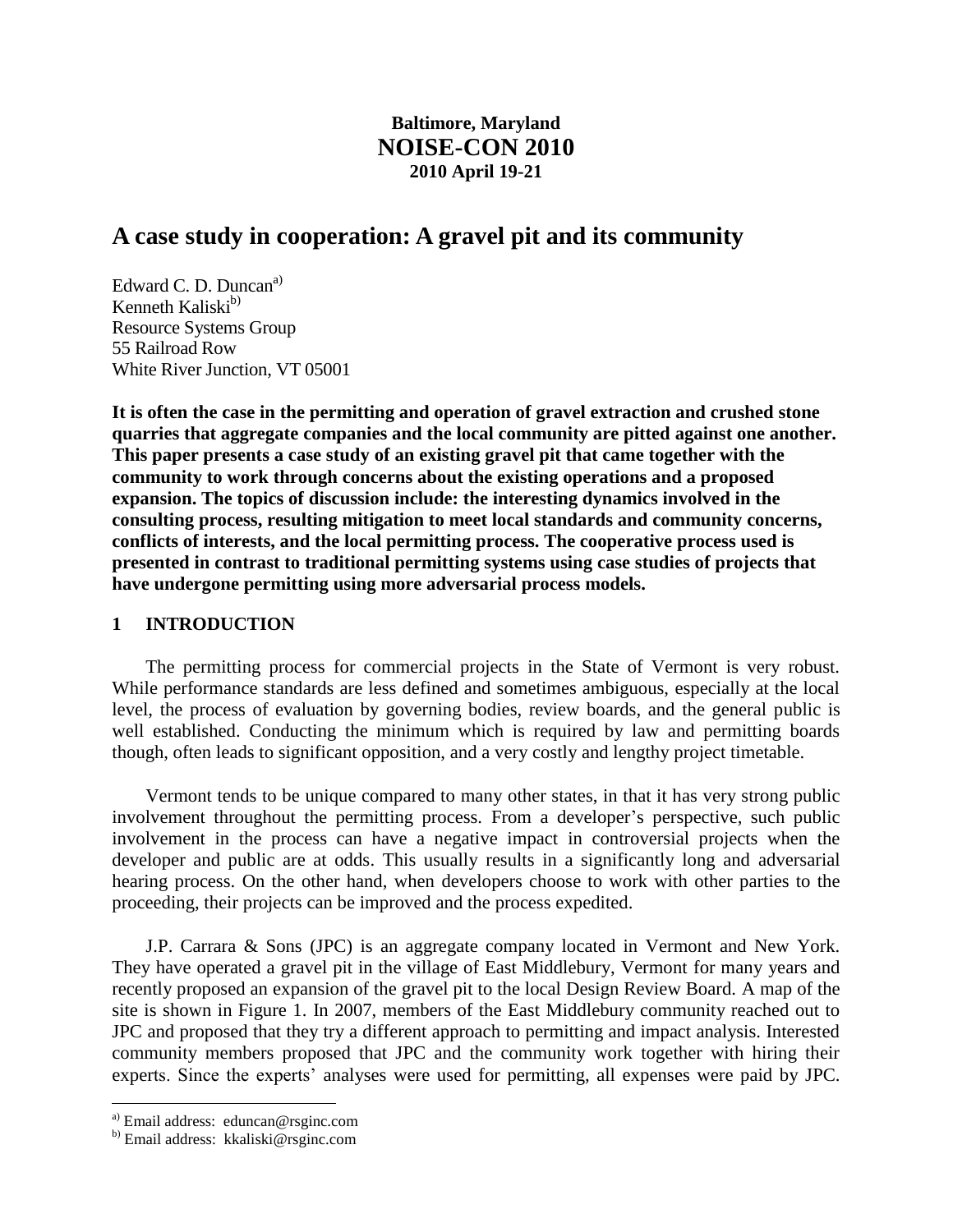Interested community members however, were a part of interviewing experts for hire, and providing input and feedback on the various impact studies that were completed for the gravel pit. Together, interested community members and JPC worked with acoustics, hydrogeology, ecological, air quality, and traffic experts to prepare impact assessments that could be used for both local and state permitting. This paper discusses the process used by the group for the noise impact assessment and the results of the assessment.

## **2 THE CONSULTING PROCESS**

Interested community members were directly involved in five parts of the consulting process: consultant interviews, pre-study group meeting, site visit, assessment review meeting, and public hearings. The only parts of the assessment that the community members were not involved in was the consultant's job of modeling, analysis, mitigation development, and reporting.

## **2.1 Consultant Interviews**

To enable good communications and efficient planning, one person from the group of interested community members worked directly with JPC during several parts of the process. One responsibility of this group liaison was to interview all consultants and experts together prior to JPC retaining their services. It was important for the group liaison to be involved in the interviews in order for the community group to have confidence that the consultants would be working for the joint interests of JPC and the community.

## **2.2 Pre-study Group Meeting**

All members of the community group were invited to a pre-study group meeting held at the local library. The purpose of the meeting was to gather community concerns about the project, develop a work plan, and to provide the community group and JPC with a general knowledge base on acoustics. For community members who were unable to attend the meeting, the consultant provided a direct line of communication via phone or email for their input. Some members of the group provided confidential input.

The pre-study meeting and the one-on-one communication between the consultant and the community group members resulted in a list of statements describing the group's concerns and their experiences with the existing operation. Some of the issues that were brought up were:

- The audibility of backup alarms in the community
- Noise from trucks driving through the village and specifically the noise from acceleration and deceleration up and down the hill to the gravel pit
- The effect of foliage on sound propagation
- Banging noise from the bucket loader and truck tailgates
- The frequency of truck trips through town with regards to noise
- How quickly trucks accelerate or decelerate at intersections in town
- How the widening of a road for the project would affect sound propagation towards a local playground area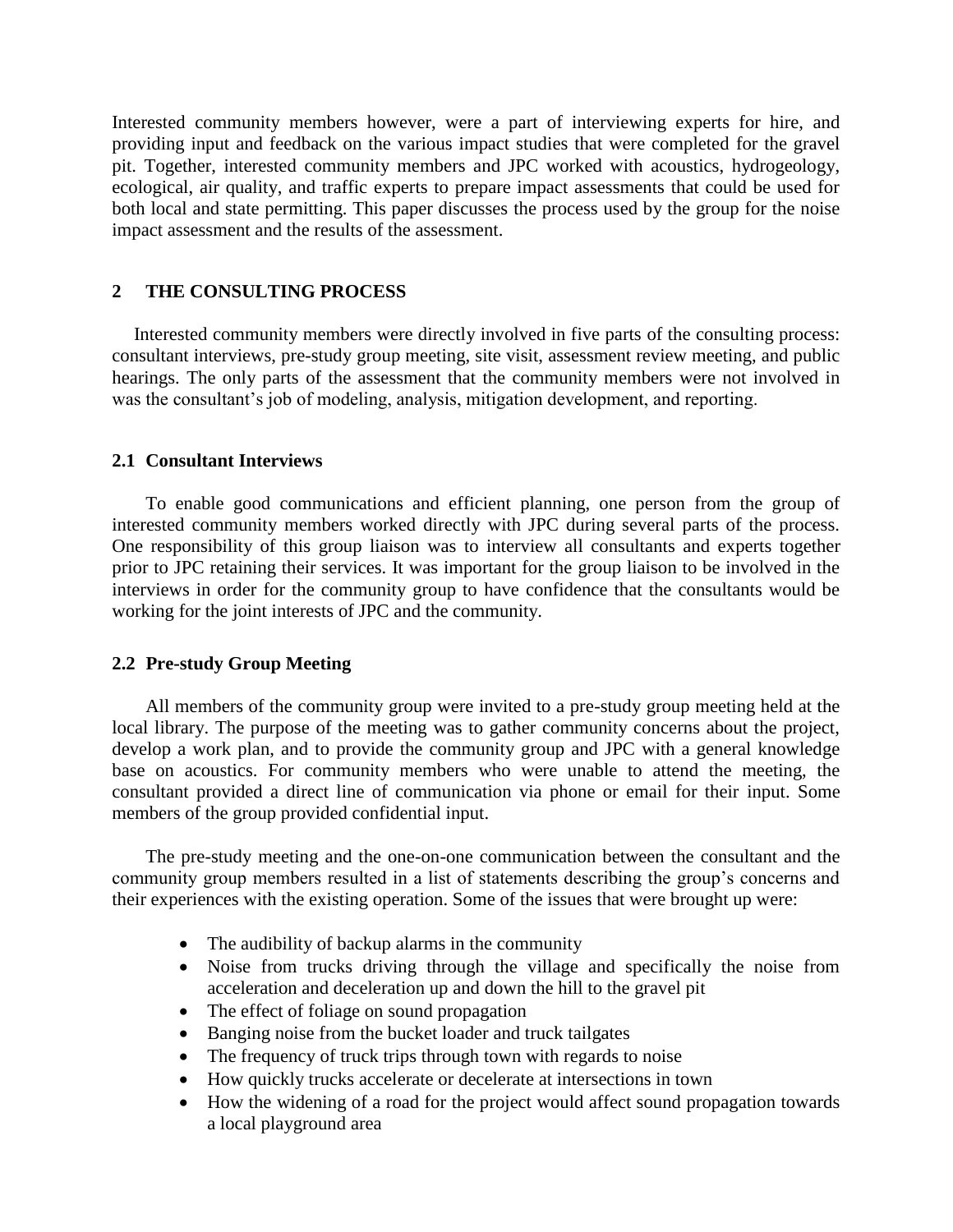- Perceived vibration in a house from trucks driving passing by
- Noise from "loud grinding earth moving equipment"

One interesting concern that was raised at the pre-study group meeting was the possibility of the pit being sold to another company which may be less community-minded in their management. Needless to say, this information is invaluable to a consultant or a developer, especially prior to conducting a noise impact assessment. It is significantly useful in developing successful and acceptable mitigation strategies.

#### **2.3 Site Visit**

The group liaison took part in the site visit with the noise consultant. Background sound monitors were set up at five locations around the village. One monitor was placed in the existing gravel pit and four other monitors were placed at group members' homes which conveniently represented different noise environments throughout the community. The group liaison assisted with getting permission to place monitors at the homes. This was clearly an advantage of working with the community as getting permission to monitor at residences that are good representative locations is often very difficult in noise impact assessments. The group liaison also accompanied the consultant and JPC staff into the existing gravel pit and other locations to monitor sound levels of trucks, loaders, and dozers used in existing operation.

#### **2.4 Noise Standard**

The Town of Middlebury has a noise ordinance, but it is not a quantitative standard. The ordinance states:

"No person or persons shall make or continue, or cause to be made or continued, any excessive, unnecessary, or unreasonably loud noise or disturbance which disturbs, destroys, or endangers the comfort, quiet, repose, health, peace or safety of others within the immediate vicinity of the noise or disturbance."

The State of Vermont does not have a quantitative noise standard, either, but the Environmental Board, the state's former appeal board for regional environmental permits, has set precedents for similar projects with a limit of 55 dB LAe $q_{(1\text{sec})}$  at homes and areas of frequent human use. In some cases where the town plan has clear language limiting noise from quarries, the Environmental Board has used a 50 dB  $\text{LAeq}_{(1\text{-sec})}$  limit at homes and areas of frequent human use. In addition to the limit at homes, in selected cases the Board has applied a 70 dBA limit at the property line.

For the JPC gravel pit, the project was evaluated against a limit of 55 dB LAe $q_{(1-sec)}$  at neighboring homes and areas of frequent human use. Above and beyond this standard, additional consideration was taken when developing mitigation strategies to address specific concerns that were stated during the pre-study community group meeting and communications.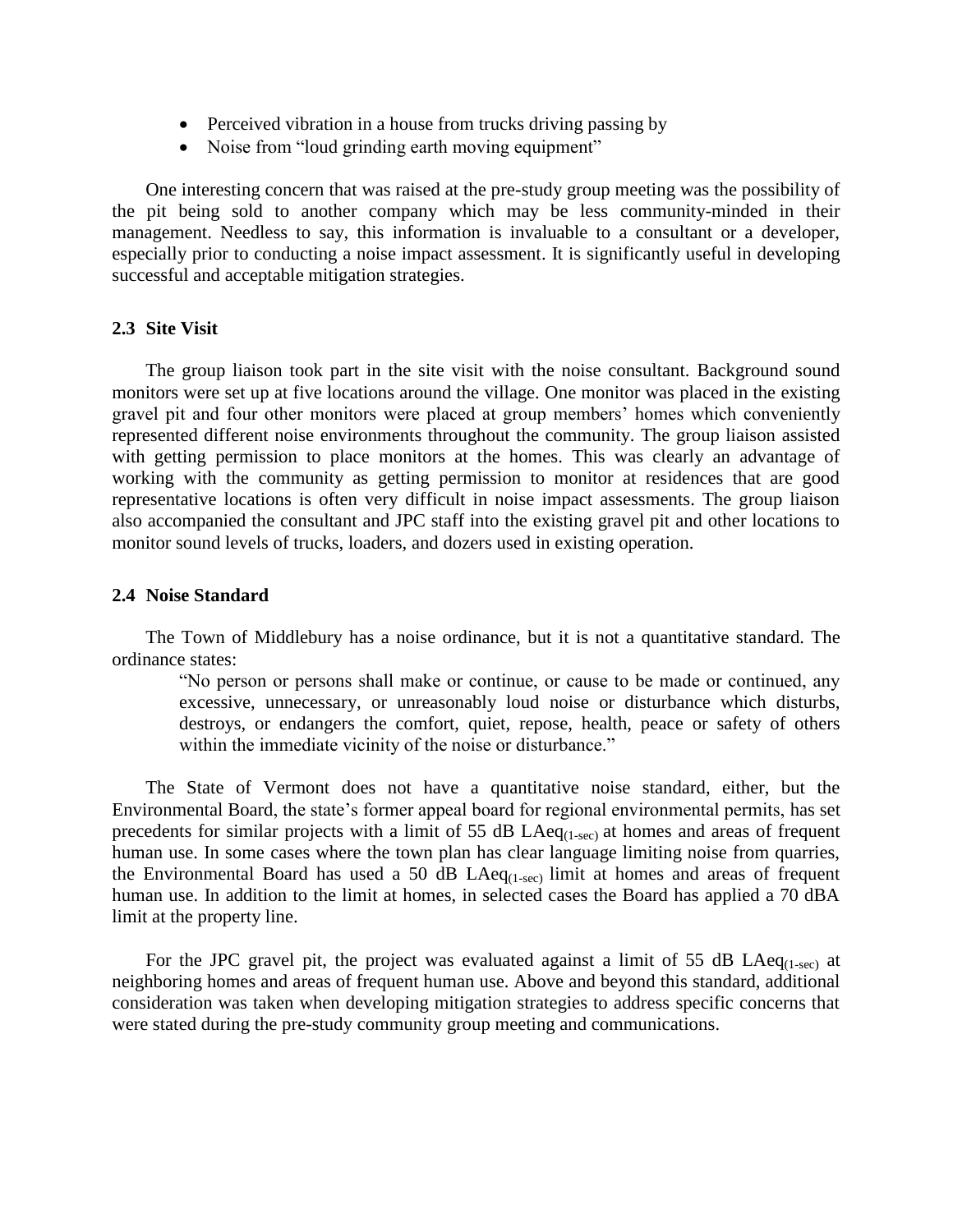### **2.5 Modeling and Analysis**

The first phase of the assessment involved analyzing the monitored data from the gravel pit and the surrounding residences to determine if sound events within the existing pit were causing sound levels in excess of 55 dBA. It was found that none of the events of 55 dBA or greater at residences were due to gravel pit sources. This was confirmed with audio recordings taken at most of the monitors. Higher levels monitored within the village were typically due to traffic or dogs barking.

To assess whether or not sound levels from the gravel pit would be 55 dBA or less at each home and areas of frequent human use, the maximum sound pressure level at each receiver was modeled in accordance with ISO 9613-2 assuming that all regular operational sources were operating at their maximum sound pressure levels simultaneously. This was completed for an initial phase and final phase of the proposed extraction areas. Noise during reclamation was not evaluated since it is considered a temporary construction activity. The highest modeled level at nearby residences was 50 dBA. This was achieved by recommending a realignment of the access road and ensuring that the site remains as vegetated as possible.

In addition to the recommendations needed to meet state precedent standards, seven other recommendations were made to address concerns of neighboring residences, which were not taken into account in the propagation modeling. Some of the recommendations included:

- Paving a portion of the access road to prevent unnecessary noise from trucks driving over grooves and holes in the road
- Laying out truck routes in such a manner to limit the use of backup alarms during loading
- Implement a good-neighbor driving program which includes training to not use engine brakes unless necessary for safety reasons, to accelerate and decelerate at all intersections slowly, and reporting any unordinary noises from their vehicles to management (i.e. squeaky brakes)
- Using only trucks with equal or lesser sound power levels than their existing Freightliners
- Switching from standard pure-tone backup alarms to broadband, variable loudness, or radar-type alarms to the extent permissible by the Mine Safety and Health Administration
- Providing to any neighbor that requests it, the name and phone number of the site supervisor to report any complaints

## **2.6 Assessment Review Meeting**

After modeling, analysis, and mitigation development were complete, the community group was invited to meet again at the local library to review the draft report. The purpose of this meeting was to discuss the proposed mitigation and how the community concerns were being addressed, to gather feedback on the draft report, and to determine if additional analysis or mitigation needed to be considered. The draft report was received well at the assessment review meeting. At the meeting there was additional discussion about truck noise through the village, but modifications to the analysis, mitigation, or report were not necessary.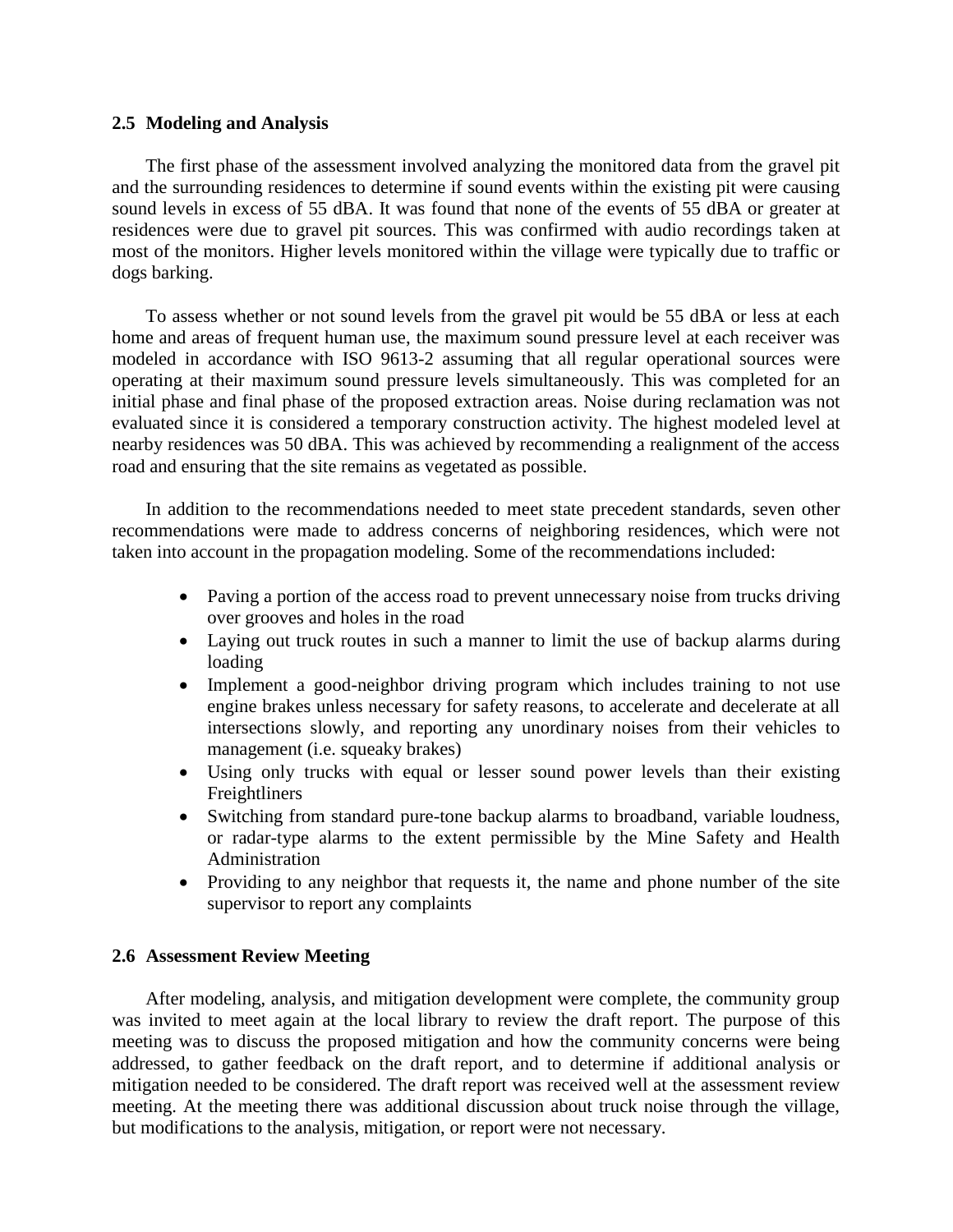## **2.7 A Note on Conflicts of Interest**

There was considerable consideration at the start of this project regarding the issue of conflicting interest. It was decided and deemed acceptable by the community group, that while the consultant's work was funded by the developer, JPC, the consultant was bound to a code of ethics through INCE which involved objective evaluation of the project impacts in accordance with applicable standards. While addressing community concerns is not a part of the applicable standards, JPC had the ability to reject any mitigation recommendations that were above and beyond those necessary to meeting the applicable standards. Based on the agreed upon work plan, the consultant would still publish all of their mitigation recommendations in their final noise impact assessment whether they were accepted by JPC or not.

#### **3 CONCLUSION**

This was a special case where members of the community were interested in working with the developer to avoid as one member put it, a "battle of the experts." And while for this project the community group approached the developer about this special type of process, this should serve as a lesson for other developers about the opportunity to develop a genuine relationship with the community in which it intends to operate and the influence that can have on the permitting process. To avoid being naïve, there will usually be some members of the community who have NIMBY (Not-In-My-Backyard) stance, but by at least working with the community members who are willing to provide constructive criticism, developers can do their best to provide a responsible design while building support and minimizing future issues with their project.

The JPC application was well-received by the local design review board. Many members of the community spoke highly of the company and in favor of the project at the public hearing.

#### **5 ACKNOWLEDGEMENTS**

We acknowledge gratefully the willingness and initiative of the interested community group and JPC to cooperate constructively. We especially acknowledge the difficult, challenging, and time taxing volunteer work of Susan Shashok, the community group liaison, and the hard work of Bill Townsend, the JPC representative.